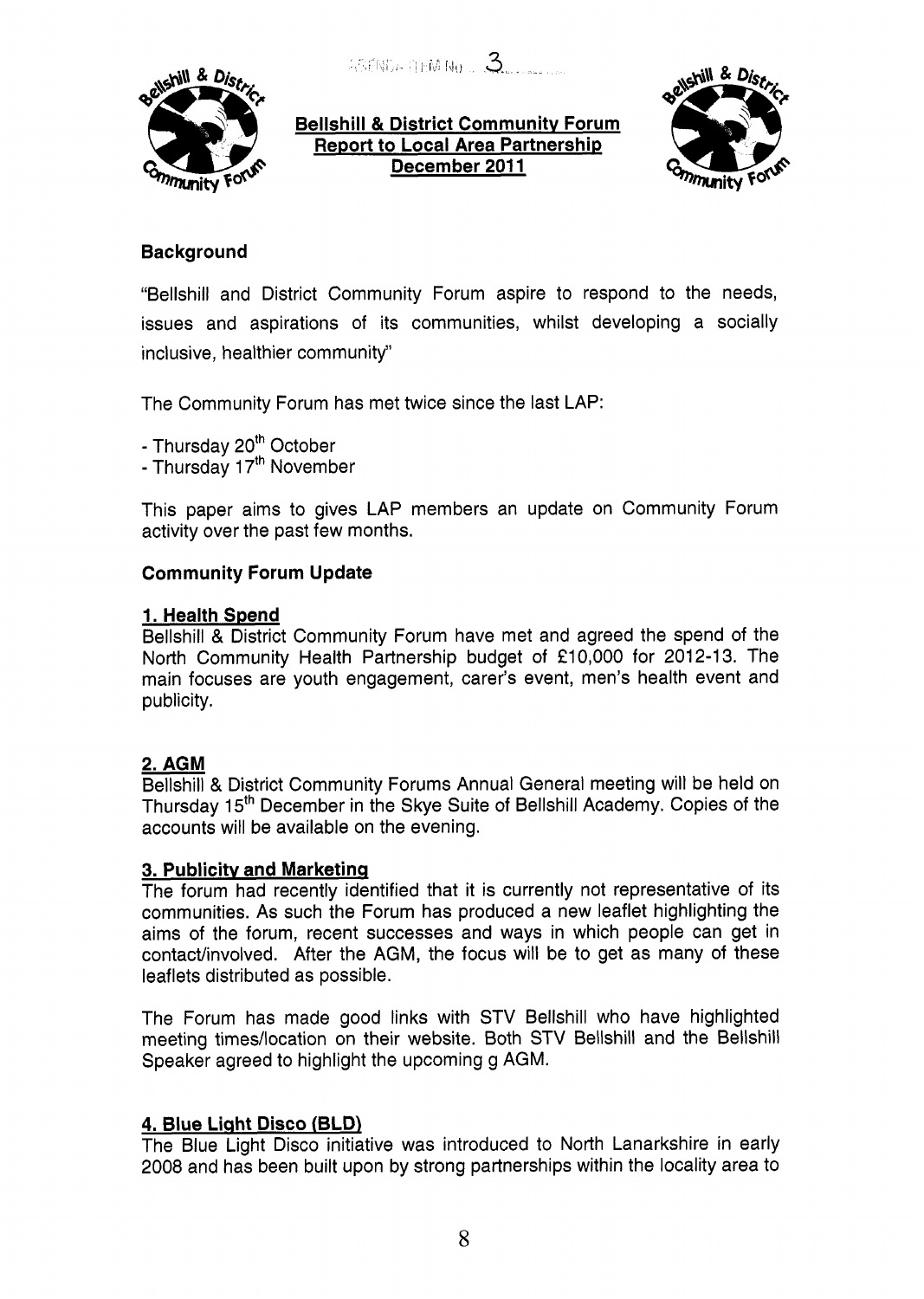improve and enhance opportunities for young people. It provides a safe environment for young people to enjoy themselves and gain access to information and support from a variety of local partners. The locality team within Bellshill and surrounding districts is a prime example of partnership working at its best due to the unique variety of different agencies involved and the commitment they bring to improve the lives of young people within the district.

As the Forum contributes financially to the discos, they engaged with the disco attendees to establish what issues the young people feel affect them in their area. The most common themes were: alcohol & drugs, gangs, violence, smoking and having nothing to do.

The next Blue Light discos are 10<sup>th</sup> December and 18<sup>th</sup> February.

## **5. Multi Faith Celebration 2011** - **Promotina Diversitv, Tolerance and Respect**

Bellshill-based group Humjolie organised their fourth annual multi-faith celebration in the John McCormack Community Centre in Carfin on November 26 and welcomed women of all ages and backgrounds for a night of dancing, fashion, health information and fun. Bellshill and District Community Forum, Motherwell Community Forum and Wishaw, Murdston and Fortissat Community Forum and NHS Lanarkshire Health Improvement funded the celebration.

The celebration marks the time of year which sees Eid, Diwali and Christmas being celebrated by those of different faiths. The night featured Highland dancing, Bhangra, a Bollywood dance medley, an Afghani folk dance and a fashion show. Each year gets bigger and better and has grown from 20 at the first celebration to 170 women at the recent event.

Myra Murray, manager of Community Learning and Development, Bellshill locality, said: "As a community learning and development worker, I feel that what Humjolie have done illustrates community perfectly through the multifaith, multi-cultural community involved in the event. Learning through the shared experiences and development is the challenge Humjolie are setting all of us. To take forward their vision outwith the event and into our everyday lives to create community cohesion and mutual respect."

The event also featured an impressive raffle prize draw, with money raised going to Looked After and Accommodated Young People in the Coatbridge locality.

NHS Lanarkshire organiser Anila Ansari said: "I hope NHS Lanarkshire, community learning and development and the community forums will continue to support Humjolie so the multi-faith celebration becomes a yearly event and that the different communities in Lanarkshire  $-$  including the ones who maybe don't know of the event, such as the Polish and Congolese communities - will take part."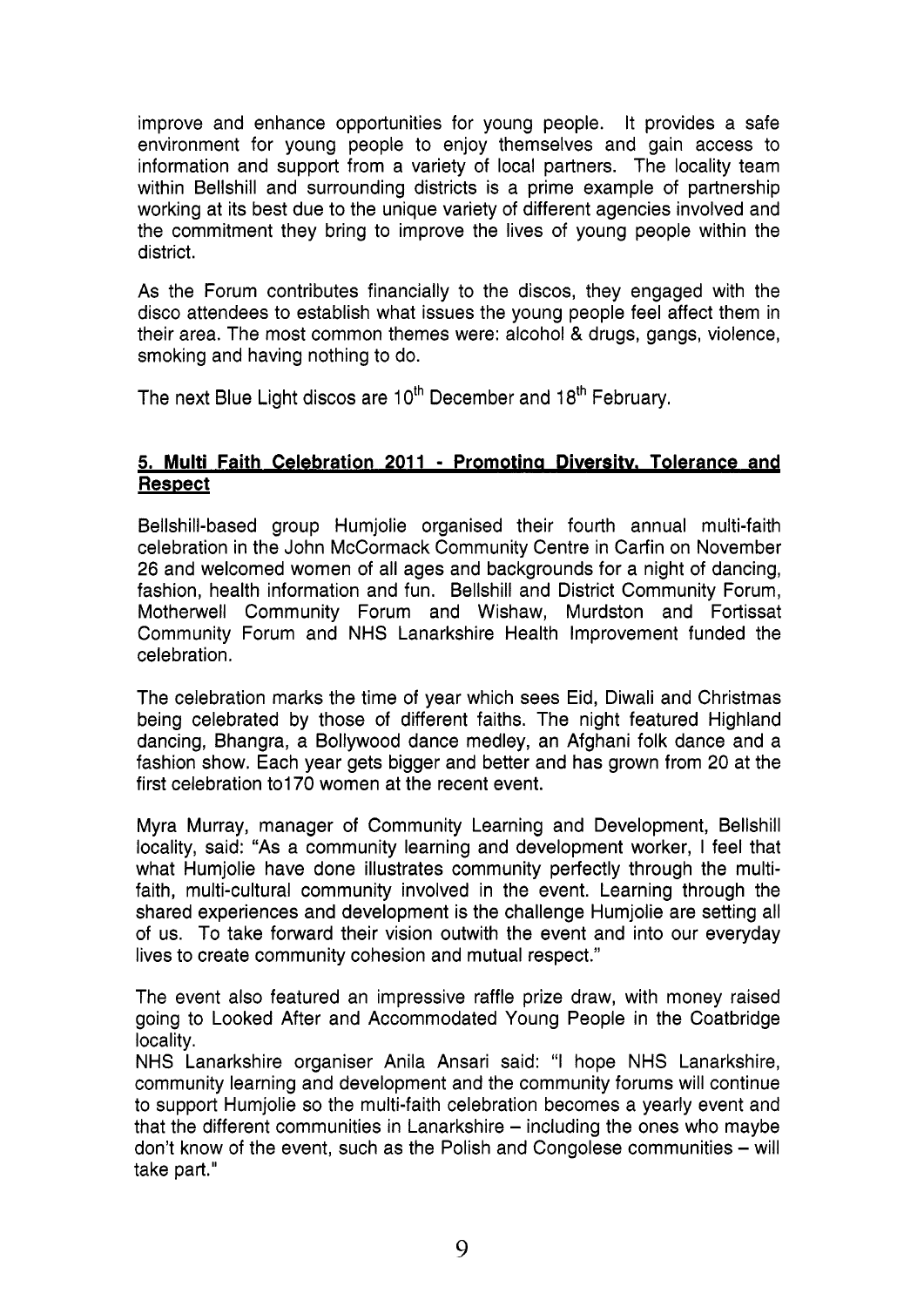The event also promoted the work of the Community Fora and encouraged the women to attend their local meetings and bring their issues to the table.

# **6. Calendar of Health Events 2012** - **Joined UD Working**

Bellshill and District Forum's fourth annual health calendar has been sent to the printers to be ready for distribution by the end of the month. The aim of the calendar is to support collaborative health events in 201 1/2012. For the second year this will be North East Unit collaboration with Bellshill, Motherwell and Wishaw Fora and the NHS Health Improvement Teams and Graphic Designer.

The Calendar ensures a joined up planning approach with partners for health improvement events throughout the year, prevents duplication and is used by all partner agencies to encourage partnership planning for national and local events within the area. The main partnership vehicle for disseminating the calendar is the Local Area Partnership and the Local Area Team. The calendar also benefits in other ways;

# **Raising the Profile of BDCF & Bellshill Locality**

The calendar is used by all partner agencies to raise the profile of the BDCF and the Health Improvement work within Bellshill Locality.

## *Build Knowledae, Skills* & *Confidence*

Community Forum members are involved in collating dates of national and local health programmes, multi faith religious celebrations, and local community events to be highlighted in the calendar

## **Single Outcome Agreements**

The calendar contributes to the following SOA's;

Local Theme 5 Health & Wellbeing National 6 & 7 Local Theme: Community Engagement: Stronger and more Participative Communities National 11

*Local Deliverv Plan*  The calendar contributes to the following parts of the LDP;

Healthy Eating & Physical Activity Alcohol & Substance Misuse Mental Health & Well Being Tobacco Sexual Health & Blood Borne Viruses Patient Focus Public Involvement